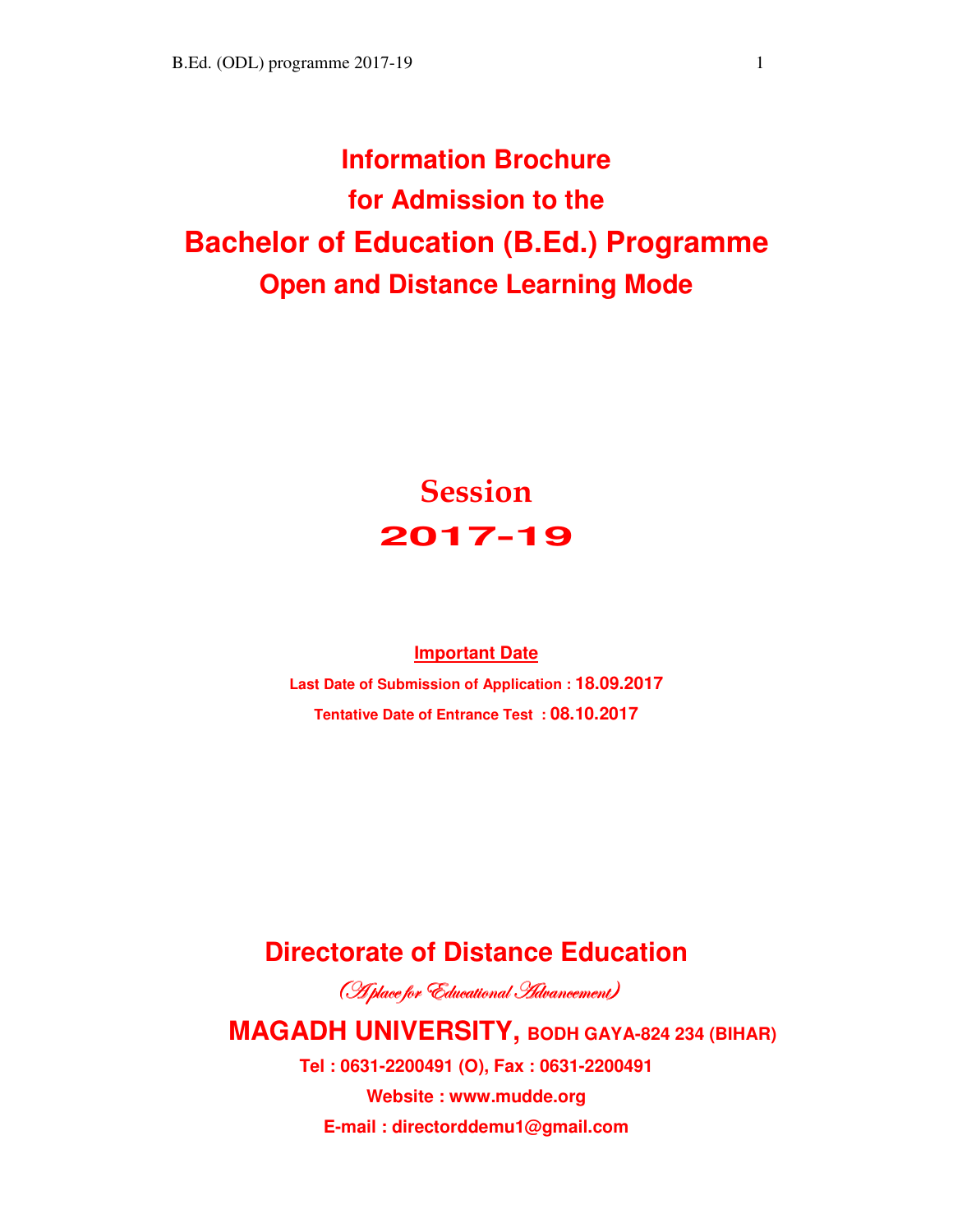#### **MAGADH UNIVERSITY**

Since the moment of Lord Buddha's Enlightenment under the Bodhi-Tree till the establishment of Magadh University, BodhGaya on 1<sup>st</sup> March, 1962, Magadh region of Bihar has envisaged academic explorations in the forms of "Paraa" and "Aparaa" Vidya. Various Gurukuls, Bauddha Vihars, Shramanas, Pathshalas, Nalanda and Udantpuri Universities, Makqtabs and English Medium Institutions echo the divinely lit-academic throbs of Magadh down the ages. It was Sarvapalli Radhakrishnan, the then president of India and great Philosopher, Scholar of Modern age who laid the foundation of this University in August, 1964 as a homage to Lord Buddha and Buddhism. The renowned historian Dr. K. K. Dutta was the founder Vice-Chancellor of this University who had dream of disseminating the message of Buddhism by launching new branches of South Asian Studies in the Department of History. The Departments of Philosophy, Pali, Ancient Indian and Asian Studies as well as Buddhist Studies cater to the need of the vision and consequently this University captivates the attention of the students and scholars of Buddhist Countries. The enrolment of Buddhist monks and foreign scholars in the University provides it an International stature.

 The Headquarters of MU is housed in an area of 450 acres of land (at 131 mtrs. Altitude; between Latitude 24 $^0$  41'N & Longitude 85 $^0$  58'E) and its jurisdiction covers the district of Patna, Gaya, Nalanda, Nawada, Jehanabad, Aurangabad and Arwal in Bihar) between Latitude 24 $^{0}$ 30'N and 25 $^{0}$ 31'N Longitude 83 $^{0}$ 58'E & 86 $^{0}$ 5'E). At present there are 44 Constituent Colleges, more than 100 Affiliated Colleges, 2 Dental Colleges, 4 Engineering Colleges, 6 Law Colleges and about 72 B.Ed. Colleges. Two colleges of this University have been accredited with Grade 'A' by "NAAC". It is the largest University in Bihar. It imparts teaching from UG up to Ph.D. as well as Post-Doctoral Research in the Faculties of Humanities, Social Sciences, Commerce, Science, Management, Engineering, Law, Education, Medicine and Dental Sciences. Several Vocational and Professional Courses like M.B.A., M.C.A., MRRDM, Environmental Science, Hotel Hospitality and Tourism Management, Bio-Technology, Physiotherapy, Journalism and Mass Communication, Academy of Foreign Languages like French, Chinese, Spanish, Japanese, Korean and German and Cultural Cooperation, Library Science, Yoga, Women Education, BCA, BBM, OMSP, TTM, ASPSM, Environment & Water Management and Diploma Courses in 19 subjects etc. have added extra feathers in the glorious cap of the academic pursuits of this University. This University has also hosted First Bihar Inter University Cultural Festival – **"Tarang"** in 2008 which was inaugurated by Her Excellency the Ex-President of India, **Smt. Pratibha Devi Singh Patil** on 15th February, 2008. On 11th February, 2010 - the  $3<sup>rd</sup>$  Bihar Science Conference was inaugurated by Ex-President of India Late **Dr. A.P.J. Abdul Kalam** at Gaya College, Gaya which is a premier constituent unit of Magadh University. Recently Magadh University celebrated its  $21^{st}$  Convocation on  $10^{th}$  of March 2016, very successfully.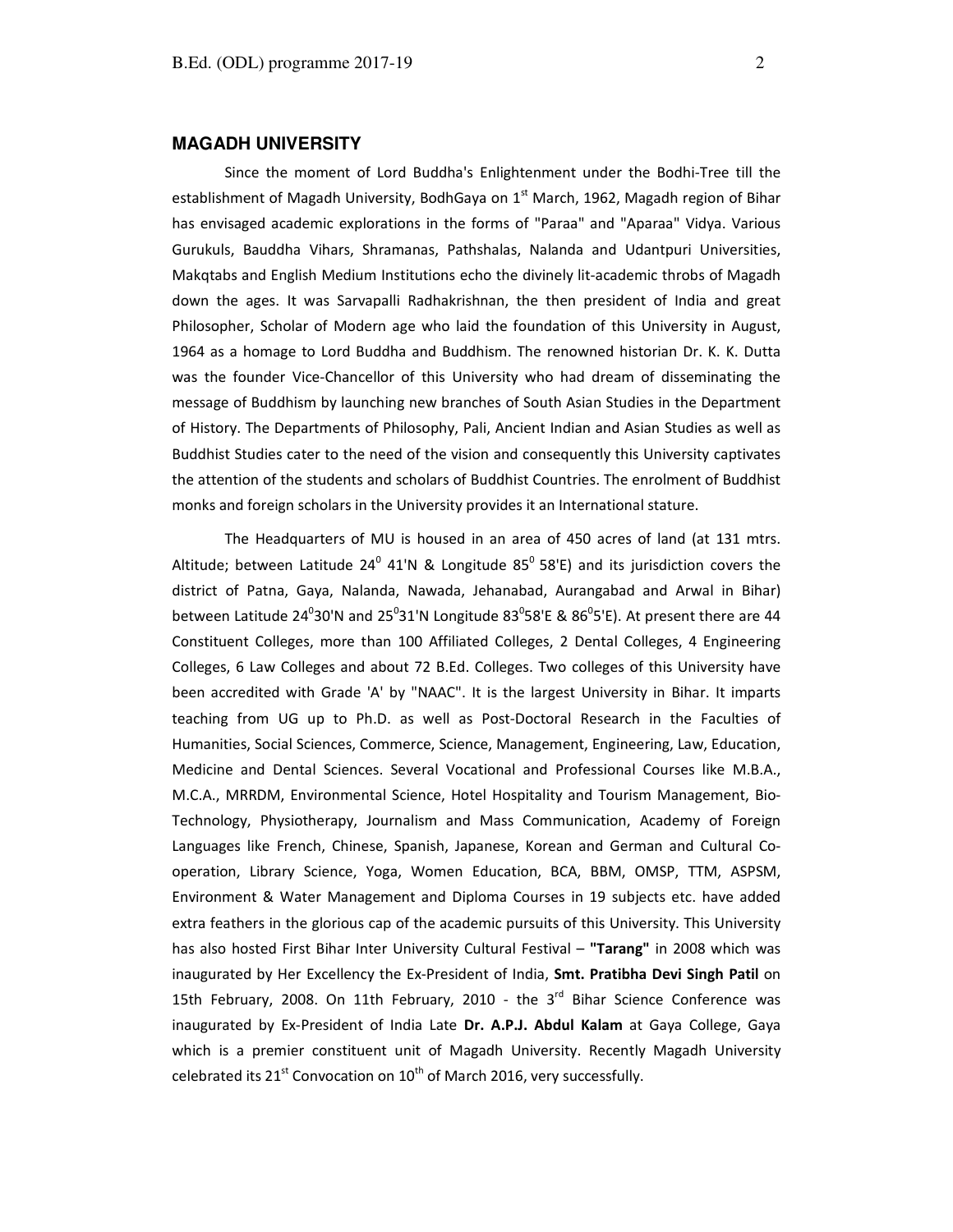Divectorate of Distance Éducation

The Directorate of Distance Education has been established with the permission of the UGC-DEB, State Govt. of Bihar & Raj Bhavan. The Regulations of various courses of this directorate have been prepared and finalized by the statutory bodies of University and approved by the Inter University Board (Bihar).

 The Directorate of Distance Education offers courses in higher learning through distance mode of education to such students of the country in general and the State of Bihar in particular, who are deprived of taking admission in conventional institutions or who are unable to study there as day boarders, but are still desirous to upgrade their educational achievements. The courses offered by the DDE, Magadh University are innovative, job oriented and self satisfying and designed for independent learners who receive study materials and supports from the Directorate and the Study Centres. Students require commitment and motivation to ensure that the quality of educational performance could be maintained at higher level.

#### **Running Programmes under ODL mode**

Bachelor of Education (B.Ed.) Bachelor of Library and Information Science (BLIS) Master of Library and Information Science (MLIS) M.A. in Education D.El.Ed. (to be introduced)

#### **VISION**

• To inculcate professionalism to deliver the needs of the society to excel in real life situation at all levels.

#### **MISSION**

• To extend right opportunity for higher education to the multitude of people, who for one reason or the other are not able to pursue regular study programmes.

#### **OBJECTIVE**

• The Directorate of Distance Education, Magadh University, BodhGaya aims at providing opportunity of education to persons in service, people living in remote areas, students unable to continue education in regular mode owing to geographical settings of this region, under-privileged, downtrodden section of the society, specially women; who cannot afford to continue higher education through conventional mode.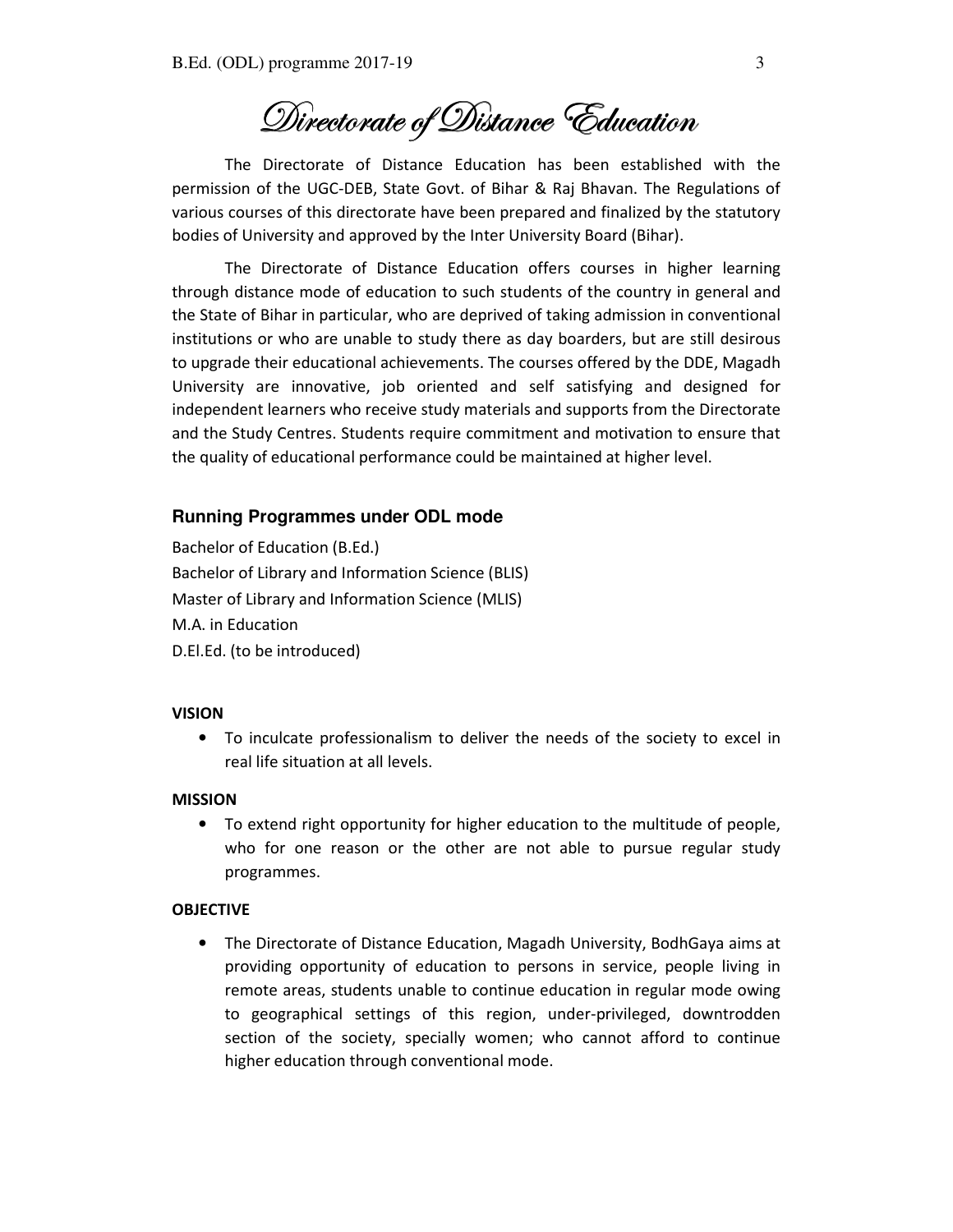### दूरस्थ शिक्षा निदेशालय द्वारा संचालित

### B.Ed. (ODL) पाठ्यक्रम (सत्र 2017-19) में नामांकन हेतू

**आवश्यक सूचना (Important Notice)** 

- 1. NCTE ने अपने पत्रांक ERC/7-76.8(b).3/2007/8178 (I) दिनांक 24.05.2007 & ERC/NCTE/APE00538/B.Ed. (ODL Mode) (Revised Order)/2015/32663 दिनांक 31.05.2015 के द्वारा मगध विश्वविद्यालय परिसर स्थित, दूरस्थ शिक्षा निदेशालय को बी० एड० पाठ्यक्रम चलाने के लिये कूल 500 सीटों की स्वीकृति प्रदान की है।
- 2. यह पाठ्यक्रम द्विवर्षीय है। इस पाठ्यक्रम में नामांकन के पश्चात छात्रों को दूरस्थ शिक्षा निदेशालय, मगध विश्वविद्यालय द्वारा विकसित पाठ्य सामग्री (Study Material) उपलब्ध कराई जाएगी, जिसके लिए निर्धारित शूल्क नामांकन के समय ही देय होगा।
- 3. दूरस्थ शिक्षा के माध्यम से बी०एड० की पढाई दूरस्थ शिक्षा निदेशालय, बोधगया परिसर के अतिरिक्त, मगध विश्वविद्यालय के भौगोलिक क्षेत्र में पडने वाले बी०एड० प्रशिक्षण महाविद्यालयों में भी होगी जिसकी सूचना ससमय दी जाएगी। काउंसिलिंग कक्षाओं के लिए नामांकित छात्रों को विभिन्न अध्ययन केन्द्र आवंटित किये जायेगें जहाँ छात्रों को काउंसिलिग कक्षाओं में उपस्थित होना अनिवार्य होगा।
- 4. दूरस्थ शिक्षा निदेशालय, मगध विश्वविद्यालय द्वारा संचालित बी०एड० (ODL) पाठ्यक्रम में नामांकन हेतू निम्नलिखित अहर्ता अनिवार्य है: (i) प्रारंभिक शिक्षा में प्रशिक्षित सेवारत शिक्षक या वैसे अभ्यर्थी, जिन्होंने एन.सी.टी.ई. द्वारा मान्यता प्राप्त नियमित रीति (face-to-face) से अध्यापक शिक्षा का कोई कार्यक्रम पूर्ण किया है। तथा (ii) स्नातक अथवा स्नातकोत्तर परीक्षा में 50% अंक प्राप्त किया है।
- 5. नामांकन में राज्य सरकार / विश्वविद्यालय के नियमानुसार आरक्षण का लाभ दिया जाएगा । आरक्षण का लाभ केवल बिहार निवासी अभ्यर्थियों को दिया जाएगा । अन्य राज्यों के अभ्यर्थियों को नियमानुकूल किसी भी तरह के आरक्षण या 5% प्राप्तांक में छूट का लाभ नहीं दिया जाएगा एवं उन्हें सामान्य श्रेणी (General Category) के अभ्यर्थी के रूप में व्यवहृत किया जाएगा।
- 6. पाठयक्रम में चयन हेतु वस्तुनिष्ठ प्रश्नों पर आधारित 100 अंकों की प्रवेश परीक्षा आयोजित की जायेगी जो दो भागों में विभाजित होगी– भाग (अ) और भाग (ब)। भाग (अ) में कूल 80 प्रश्न होगें (प्रश्न सं. 1 से 80 तक) जो सभी के लिए अनिवार्य है। भाग (ब) में कूल 20 प्रश्न होगें (प्रश्न सं. 81 से 100 तक) जो संकाय (मानविकी, विज्ञान, सामाजिक विज्ञान एवं वाणिज्य) पर आधारित होगें। इसमें से किसी एक संकाय को चुन कर प्रश्नों का उत्तर देना होगा। आवश्यकतानुसार इसमें परिवर्तन भी किया जा सकता है।
- 7. प्रवेश परीक्षा का आयोजन सम्भवतः गया या बोधगया परिसर में किया जायेगा । प्रवेश परीक्षा में प्राप्त अंकों के आधार पर 500 आवेदकों की मेधा सूची आरक्षण नियमों के अनुसार तैयार की जायेगी और इसी मेधा सूची के आधार पर चयनित आवेदकों को बी०एड० पाठयक्रम में नामांकित किया जाएगा ।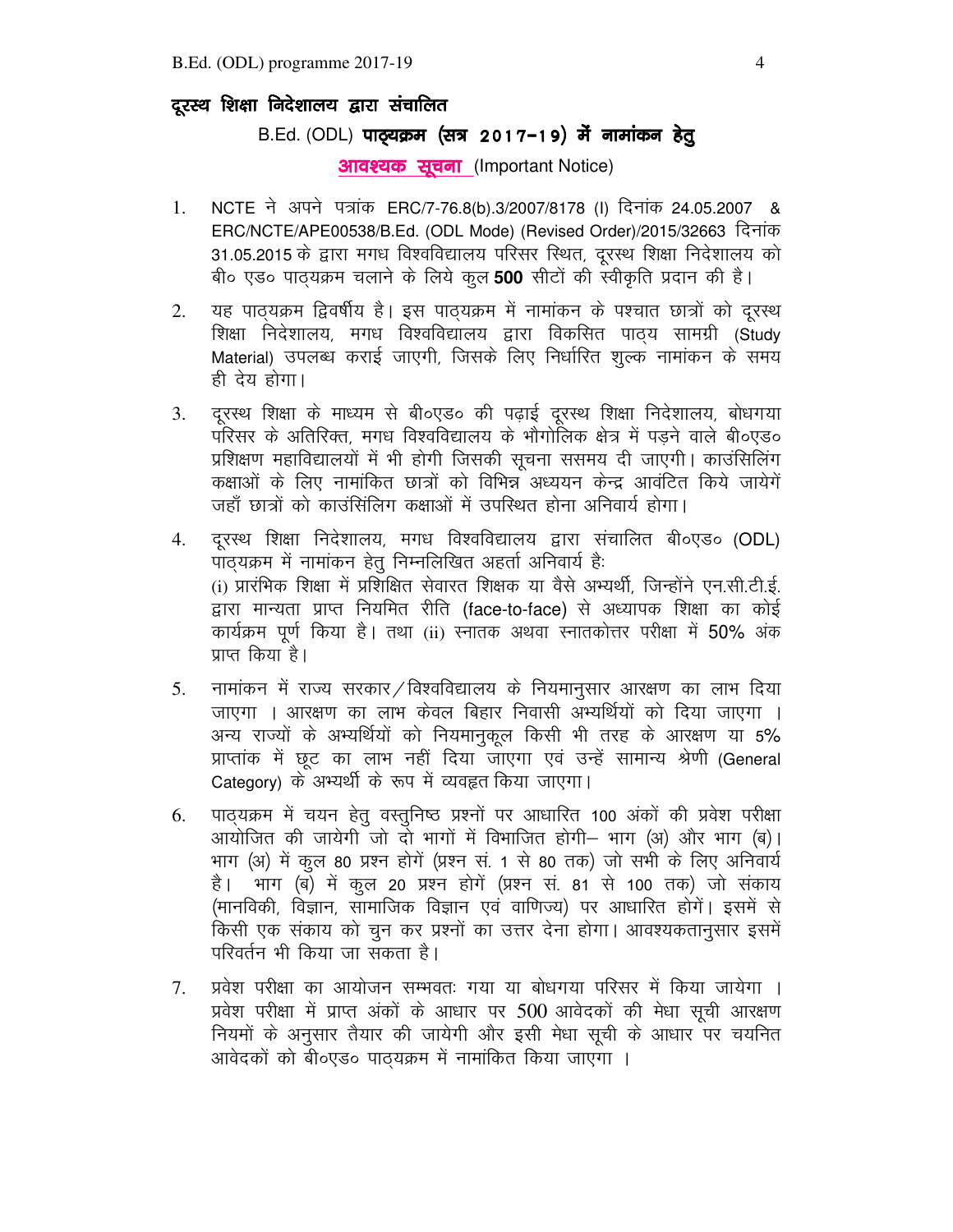- 8. आवेदन कैसे करें :--
	- $(i)$  बी॰एड॰ (ODL) पाठयक्रम में नामांकन के लिए वेबसाईट www.mudde.org से आवेदन पत्र डाउनलोड कर सावधानी पूर्वक भरें।
	- (ii) भरे हुए आवेदन पत्र, निर्धारित शुल्क ( बैंक ड्राफ्ट) एवं सभी आवश्यक प्रमाण पत्रों की स्वअभिप्रमाणित छायाप्रति के साथ निबंधित $\,$ स्पीड डाक द्वारा निदेशक, दूरस्थ शिक्षा निदेशालय, मगध विश्वविद्यालय, बोधगया-824 234 (बिहार) के पते पर विज्ञापन में दिये गये तिथि (संध्या 5:00 बजे) तक अवश्य पहुँच जाना चाहिए।
- 9. अावेदन–पत्र के साथ निम्नलिखित प्रपत्रों का संलग्न किया जाना अनिवार्य है :–
	- (i) किसी भी राष्ट्रीयकृत बैंक द्वारा निर्गत बैंक ड्राफ्ट Rs. 1000/- (*सामान्य एवं अन्य श्रेणी)* अथवा Rs. 500/- (*अनु०जाति / अनु०जनजाति / दिव्यांग)* का, जो **Director, DDE, M.U, BodhGaya** payable at **BodhGaya** के नाम देय होगा।
	- $(iii)$  प्रारंभिक शिक्षा में प्रशिक्षित शिक्षक होने का प्रमाण–पत्र अथवा एन.सी.टी.ई. द्वारा मान्यता प्राप्त किसी प्रकार के शिक्षक प्रशिक्षण में नियमित रीति (face-to-face) से प्रशिक्षित होने का प्रमाण—पत्र।
	- $(iii)$  मैट्रिक से लेकर स्नातक तक की सभी परीक्षाओं के अंक-पत्रों की स्वअभिप्रमाणित छायाप्रति ।
	- (iv) हाल का खींचा हुआ 5 पासपोर्ट साईज रंगीन फोटोग्राफ, सभी आवेदन पत्र के विभिन्न स्थानों पर चिपकाया हुआ हो।
	- (v) आरक्षण का लाभ लेने के लिए सक्षम पदाधिकारी द्वारा निर्गत प्रमाण पत्र की स्वअभिप्रमाणित छायाप्रति जिससे यह स्पष्ट रूप से ज्ञात हो सके कि आवेदक किस आरक्षित श्रेणी में आते हैं, अवश्य संलग्न करें। उचित प्रमाण–पत्र नहीं रहने पर अभ्यर्थी को सामान्य श्रेणी में डाल दिया जाएगा एवं बाद में उनके किसी भी प्रकार के अनुरोध पर विचार नहीं किया जाएगा। किसी भी अभ्यर्थी को केवल एक ही आरक्षण का लाभ दिया जाएगा।
	- $(vi)$  विकलांगता प्रमाण—पत्र, यदि कोई हो तो, उसकी स्वअभिप्रमाणित छायाप्रति ।
- 10. निर्धारित अवधि के बाद किसी भी परिस्थिति में आवेदन पत्र स्वीकार नहीं किया जायेगा। अतः डाक से आवेदन पत्र भेजते समय आवेदकों को यह ध्यान रखना चाहिए कि वे अपना आवेदन पत्र इस प्रकार भेजें कि वह निर्धारित तिथि तक निश्चित रूप से विश्वविद्यालय में प्राप्त हो जाय।
- 11. बी०एड० (ODL) में नामांकन के लिए एन.सी.टी.ई. द्वारा निर्धारित न्यूनतम योग्यता को रखने वाले आवेदकों को ही प्रवेश परीक्षा में बैठने की अनुमति होगी। **आवेदन** पत्र जमा करने के पहले ये सुनिश्चित कर लें कि आप के पास नामांकन कराने की न्यूनतम **योग्यता है या नहीं ?** न्यूनतम योग्यता नहीं हो तो फार्म न भरें। योग्यता नहीं रहने के बाद भी आप अगर किसी तरह से फार्म भर देते हैं तो न्यूनतम योग्यता नहीं होने के फलस्वरूप प्रवेश—पत्र निर्गत नहीं किया जायेगा। गलत सूचना के आधार पर अगर प्रवेश—पत्र निर्गत भी हो जाता है और परीक्षा उपरांत सफल भी घोषित होते हैं तो आपका नामांकन हेतू दावा मान्य नहीं होगा और काउंसिलिंग के समय या नामांकन के बाद भी नामांकन रद्द कर दिया जाएगा।
- 12. काउंसिलिंग के समय अभ्यर्थी को न्यायालय से शपथ-पत्र (Affidavit) देना होगा कि उनके द्वारा जो भी प्रमाण–पत्र जमा किये जा रहें है वह वास्तविक एवं सत्य है। जाँच उपरान्त गलत पाये जाने पर इसकी सारा जवाबदेही अभ्यथी की होगी।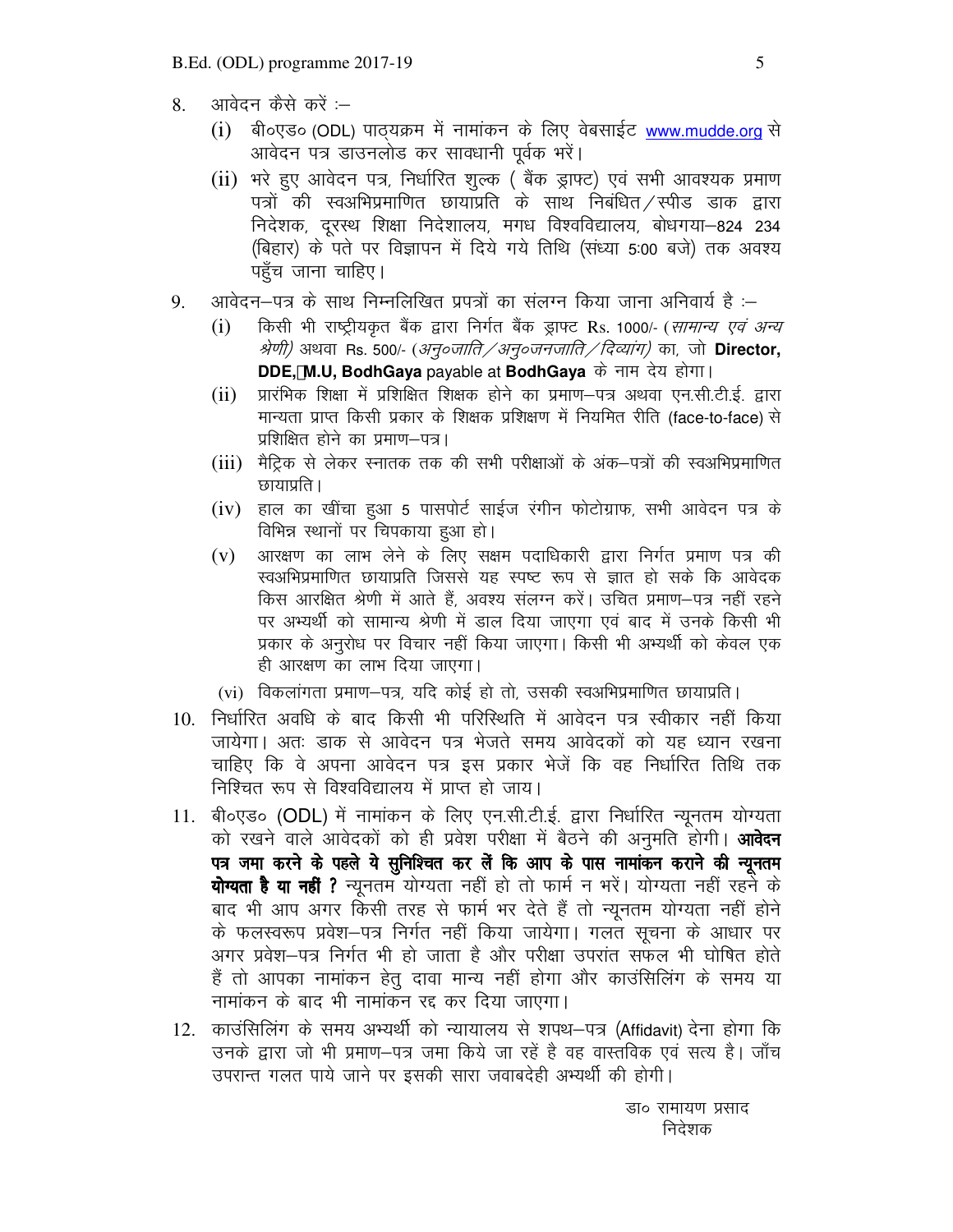## **ABOUT THE B.ED. COURSE**

The Bachelor of Education programme (B.Ed.) in ODL mode is a professional programme of Directorate of Distance Education, Magadh University, BodhGaya. DDE has been granted recognition from the National Council for Teacher Education (N.C.T.E.), Eastern Regional Committee, Bhubaneswar ERC/7-76.8(b).3/2007/8178 (I) dated 24.05.2007 & ERC/NCTE/APE00538/B.Ed. (ODL Mode) Revised Order)/ 2015/32663 dated 31.05.2015 The course is under self-finance scheme . The course is primarily envisioned to enhance professional competency among student-teacher. It aims to develop an understanding about teaching-learning process at secondary and senior secondary level among student teachers. It focuses on empowering studentteachers to reflect critically on perspectives of education. It assimilates theoretical and practical aspects to nurture knowledge, understanding, skills, attitude & values among student-teachers.

## **PROGRAMME OBJECTIVES**

The B.Ed. (ODL) programme will focus:

- $\triangleright$  To develop an understanding about educational perspectives of contemporary Indian Society.
- $\triangleright$  To facilitate learning in inclusive settings.
- $\triangleright$  To develop awareness about language diversity in teaching-learning process.
- $\triangleright$  To reflect the nature and role of disciplinary knowledge in the school curriculum.
- $\triangleright$  To identify experiences with community.
- $\triangleright$  To recognize and overcome gender inequalities in school, classroom, curricula, textbook, social institutions etc.
- $\triangleright$  To enable student-teachers to select and practice appropriate assessment strategies for facilitating learning.
- $\triangleright$  To involve student-teachers with self, learner, community and school to establish close connections among different curricular areas.
- $\triangleright$  To develop critical understanding and skills of ICT among student-teachers to facilitate teaching-learning process.
- $\triangleright$  To develop professional competencies of student teachers.
- $\triangleright$  To provide actual experience of all the school activities through engaging student-teachers as interns in secondary/senior secondary schools.

## **INTAKE**

Intake for B.Ed. (ODL) programme is 500 (five hundred).

## **DURATION**

The minimum duration of the programme is two years. However, the maximum period allowed for completion of the programme is three years from the date of admission.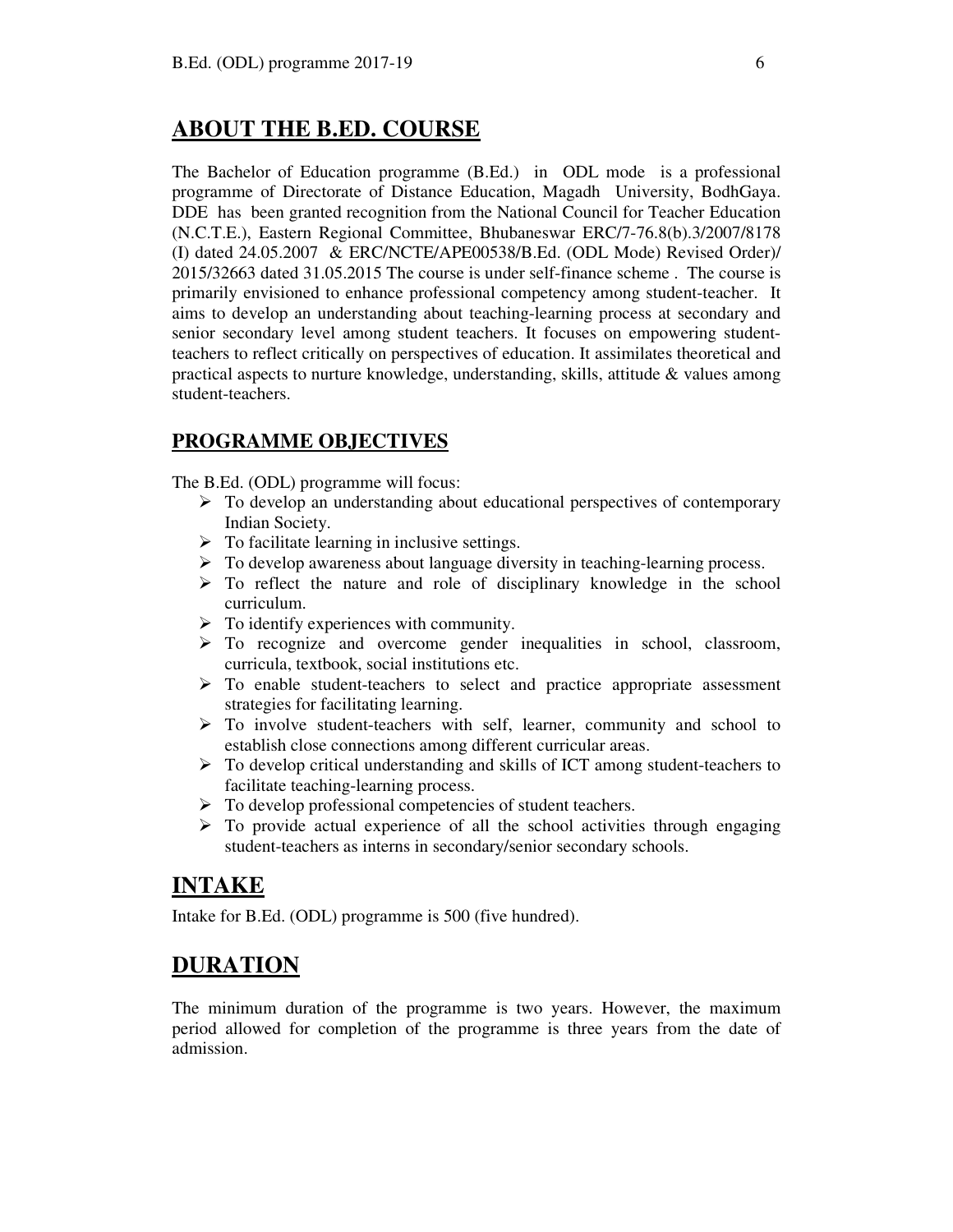## **MEDIUM OF INSTRUCTION**

The Bachelor of Education (B.Ed.) programme is offered in English and Hindi medium

## **ELIGIBILITY**

Candidates who fulfils both the below mentioned criteria (a) and (b) are eligible to apply for the course:

(a) At least 50% percent marks either in the Bachelor's Degree and/or in the Master's Degree in Sciences/ Social Sciences/Commerce/Humanity. Bachelor's in Engineering or Technology with specialization in Science and Mathematics with 55% marks or any other qualification recognized by the Academic Council of Magadh University equivalent thereto,

#### **and**

(b) Trained in-service teachers in elementary education.

Or

Candidates who have completed a NCTE recognized any teacher education programme through face-to-face (regular) mode.

#### **For example:**

| Sl. No. | <b>Programmes</b>                                   |
|---------|-----------------------------------------------------|
| 1.      | Diploma in Pre School Education (DPSE)              |
| 2.      | Diploma in Elementary Education (D.El.Ed.)          |
| 3.      | Bachelor of Elementary Education (B.El.Ed.) degree. |
| 4.      | Diploma in Physical Education (D.P.Ed.)             |
| .5.     | Bachelor of Physical Education (B.P.Ed.)            |
| 6.      | Master of Physical Education (M.P.Ed.)              |
| 7.      | Diploma in Arts Education (Visual Arts)             |
| 8.      | Diploma in Arts Education (Performing Arts)         |

## **HOW TO APPLY**

- The eligible candidates who are interested in doing B.Ed. course in distance mode from DDE, M.U. must visit the official website of the directorate www.mudde.org and download the Application Form and Information Brochure from there. Information Brochure and Application Form are not available in print/hard copy.
- The applicant should take out the print of Information Brochure& Application Form. Read it carefully before filling the form.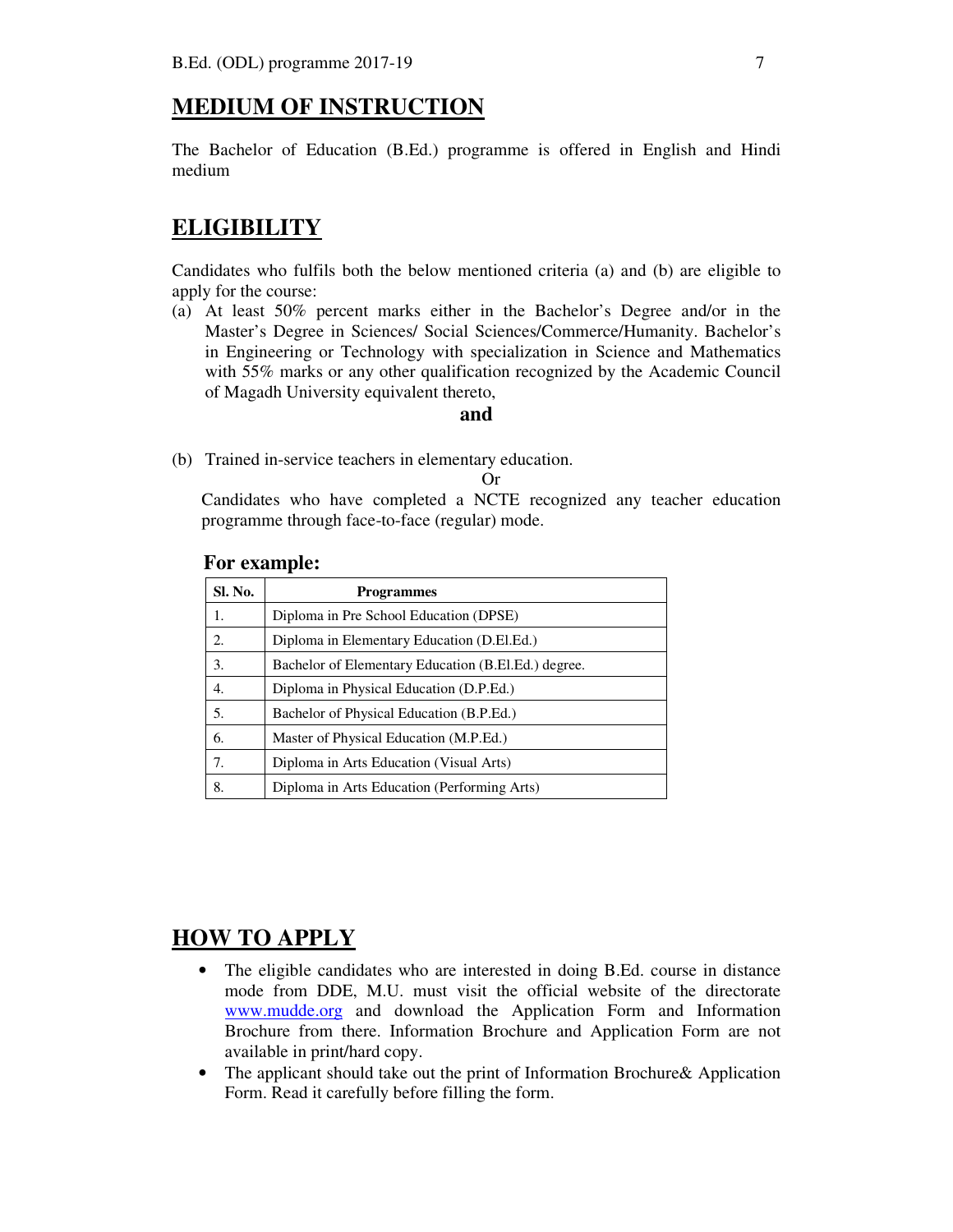• Completely filled in Application Form along with all the required documents and Bank Draft must reach to the below mentioned address on or before the last date as instructed in the advertisement, only by Registered/Speed Post:

#### **The Director, Directorate of Distance Education Magadh University, Bodh-Gaya (Bihar) Pin-824 234**

No other mode (Courier/By hand) of submission of Application Form will be entertained. The post received after the stipulated time will not be entertained in any way, even if the mistake is of post office. The University is not responsible for postal delay.

## **INSTRUCTION TO FILL UP THE APPLICATION FORM**

- The application form must be filled by the candidate himself only in HIS/HER OWN HAND WRITING.
- It must be filled in CAPITAL LETTERS (Except signature and address) using only blue/black ball pen.
- Where information is required to be filled in boxes, one blank box must be left between two consecutive words, e.g.-

| $\mathbf{A}$ |  | $-$ | U | $\mathbf{A}$ |  | ື | $\mathbf{I}$ | . . |  |
|--------------|--|-----|---|--------------|--|---|--------------|-----|--|
|              |  |     |   |              |  |   |              |     |  |

- The name and date of birth of applicant along with the name of his/her father and mother must be written in application form exactly the same as mentioned in the High School/Class-X certificate.
- The applicant must paste one passport size coloured photograph on the specified space of the application form and 4 photographs on the specified space of the declaration format & Admit Card.
- The applicant must mention the name of the course applied for and session on the envelope. Use  $A<sup>4</sup>$  size envelope to send Application Form.

## **LIST OF ENCLOSURES**

Following documents must be attached with the application form without which application will be treated incomplete and will be rejected without any further consideration:

1. Certificate of training in Elementary Education of in-service teachers.

OR

Certificate of any teacher training programme in face-to-face mode approved by NCTE.

- 2. Self attested copies of the Marks-sheet of the qualifying examinations.
- 3. Self attested copy of the Matriculation Certificate of proof of age.
- 4. Self attested copy of the Caste Certificate, issued by the competent authority (DM/SDO) or any other authorized officer in respect of SC/ST and other categories of candidates, seeking admission on reserved quota as per University rules.
- 5. Besides the pasting of five photographs in the application form as instructed above, the applicant need to enclose one passport size coloured photograph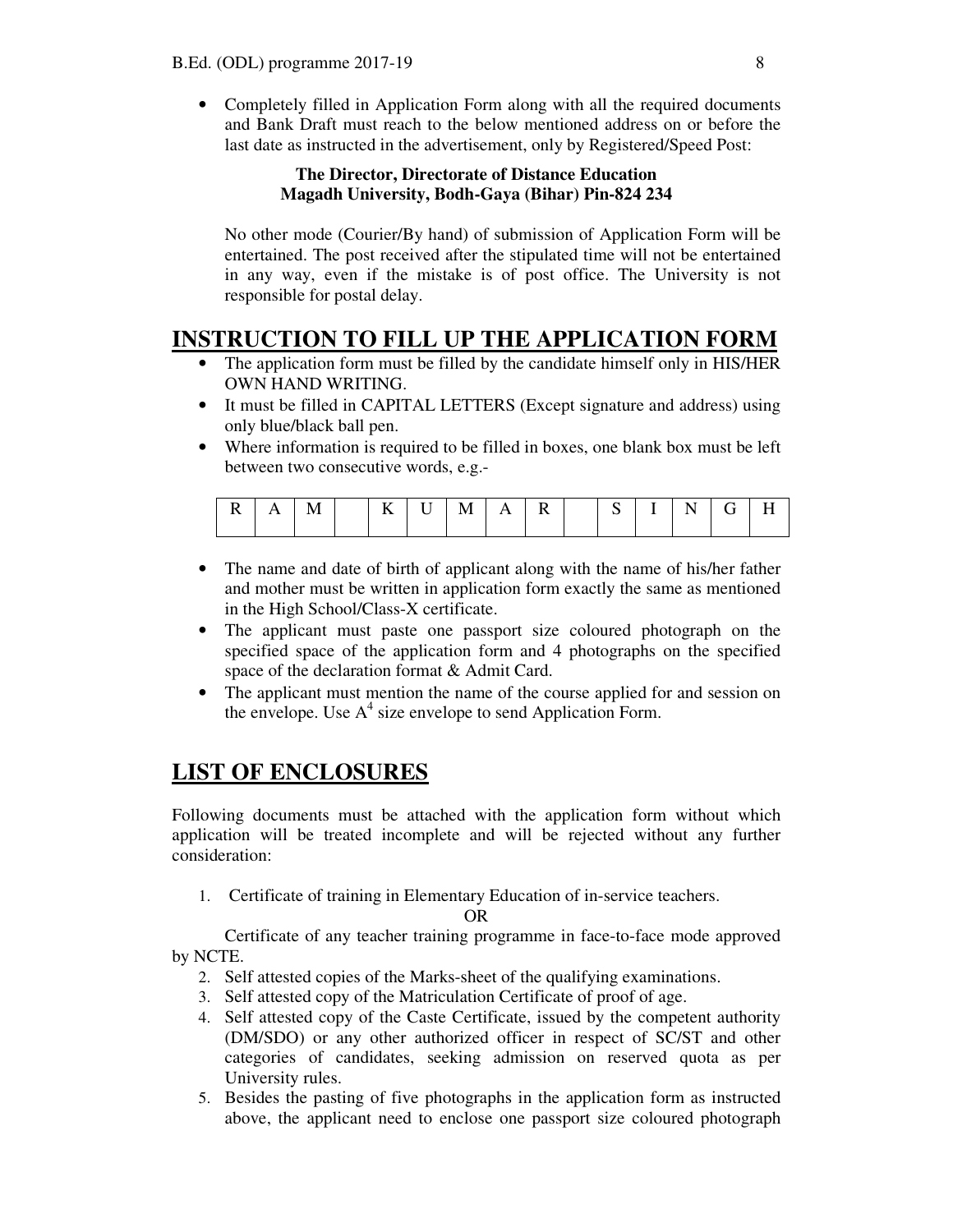with the application form (mentioning his name, application form no. and course applied for on the back side of photograph).

6. Demand Draft (DD) of Rs. 1000/- (Rupees one thousand only) for General/Other categories and Rs. 500/- (Rupees five hundred only) for SC/ST/PH category, from any nationalized bank drawn in favour of **"Director, DDE, MU, Bodh-Gaya"** payable at **BodhGaya**

## **RESERVATION**

- The reservation policy of the state of Bihar as adopted by Magadh University will be applied in letter and spirit to reserve the seats category wise.
- Seats will be reserved as follows:

| Category        | Percentage |
|-----------------|------------|
| <b>SC</b>       | 16%        |
| <b>ST</b>       | 01%        |
| $BC-I$          | 18%        |
| $BC-II$         | 12%        |
| <b>BC-Women</b> | 03%        |

- 3% of seats will be reserved for physically challenged candidates (Visually Impaired- 1%, Hearing Impaired-1%&Orthopedically Handicapped-1%). These 3% of seats are within the intake limit; Percentage of disability will be taken into consideration at the time of selection.
- Candidates other than Bihar state will be treated as general category and they will not be allowed any reservation benefit or relaxation of 5% marks in eligibility criteria.
- The reserved category candidates will have to submit a copy of the caste certificate issued from an officer not below the rank of S.D.O/SDM. There should be clearly mentioned in the certificate that the candidate belongs to the particular reserved category.

## **COURSE FEE**

- Rs.45,000/-only for full course from students to be admitted into B.Ed.(ODL) programme belonging to BPL(Women only), SC, ST & EBC categories.
- Rs.95,000/- only for full course will be charged from students belonging to General category.
- **Besides the above mentioned fee and charges, the cost of course materials supplied to the students Rs. 6050/- (Rupees Six thousand fifty only) will have to be paid by the candidate at the time of admission. Every students has to obtain Carry bag, Kits, Assignment books, lesson plan, syllabus from the counter at approximate cost Rs. 2000/- (Rupees Two thousand only) on outsourced mode from outside agency and Rs. 1000/- (Rupees One thousand) towards "Students Welfare Fund" charge. All the candidates appearing in the University examination will be required to pay the prescribed examination fee and other charges of the University**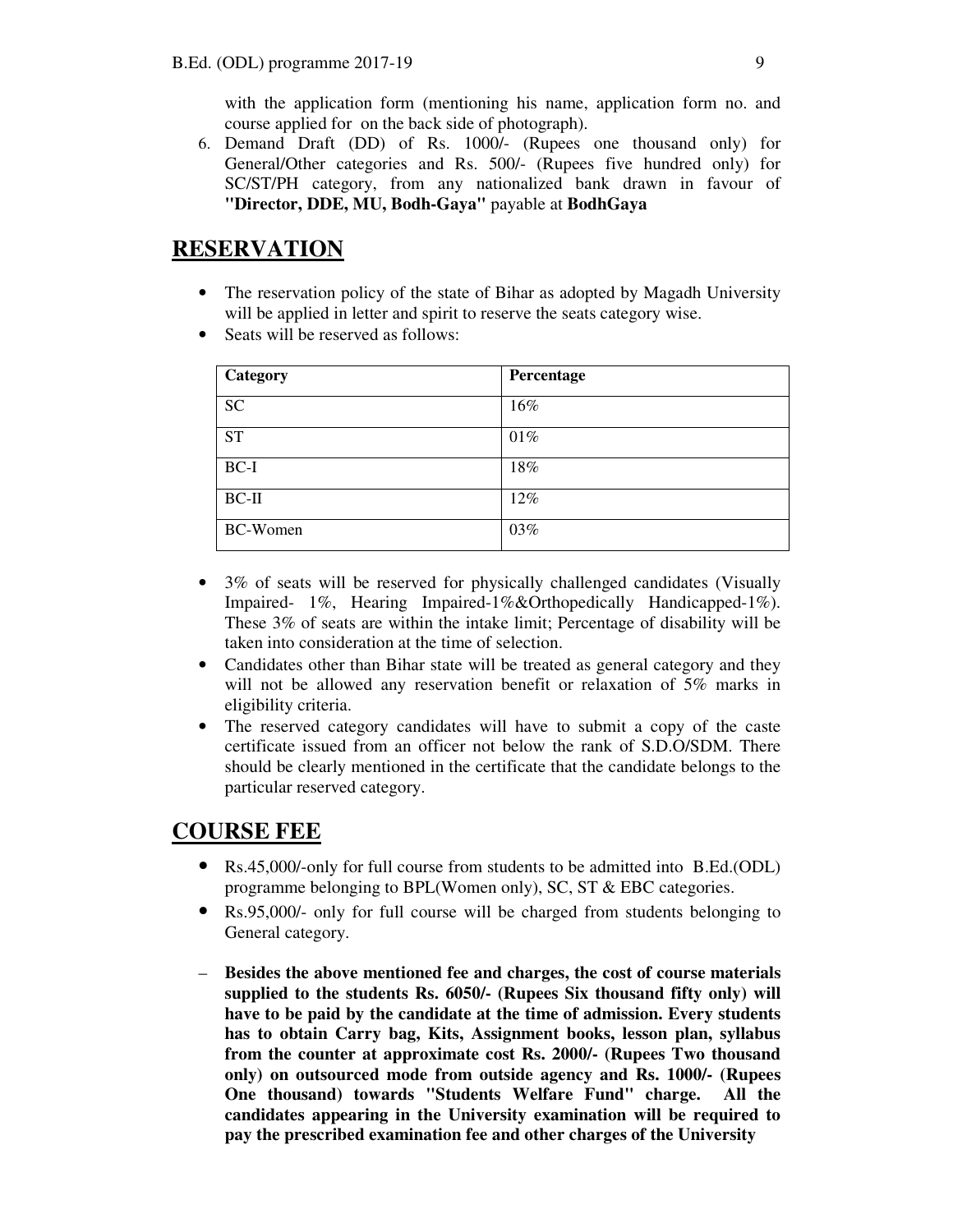## **ENTRANCE TEST**

Selection for admission to the B.Ed. (ODL) course will be done through entrance examination conducted by the university. There will be multiple choice question based objective examination comprising 100 questions, carrying one mark each. Candidates will have to choose and shade the correct answer from the four alternative answers (numbered 1,2,3,4) in the OMR answer sheet. A sealed question booklet and OMR answer sheet will be provided to every examinee.

#### **Points to be Noted:**

- Candidates must carefully go through and strictly adhere to all the instructions given in the Question Booklet and OMR answer sheet, before they begin.
- The question paper will be in English & Hindi only.
- There are no negative marks for wrong answers.
- Only **black ball point pen** is allowed to shade the correct answers that must be brought by the candidate himself. University does not supply pen.
- Use of any electronic devices (cellular phones etc.) is strictly prohibited in the examination hall. Candidates are also strictly forbidden from carrying any printed/written material other than admit card.
- OMR answer sheet contains one carbon copy. Candidates must submit the original copy at the examination hall and take the carbon copy with themselves for future reference.
- There will be no entry without valid Admit Card. Invigilators/other authorised officials may verify the identity of candidate. In case of doubtful identity, the candidate will not be allowed to appear in the exam. Authorities may at their discretion provisionally permit the candidate, subject to the further verification, for which no extra time will be granted. The Admit Card must be kept safely to be produced for verification at the time of counselling/admission.
- Candidate must appear at the allotted centre only. No change of centre will be made in any circumstances. No telephonic enquiry will be entertained in this regard.
- Candidates failing to appear in the entrance test will not be considered for admission.
- Violation of any instruction and adoption of any unfair means in the examination hall will make the candidate ineligible for admission.

#### **DISTRIBUTION OF MARKS IN THE ENTRANCE TEST**

*The question paper consists two parts Part – A and Part – B.* 

**Part- A :** It consists 80 questions carrying one mark each. Questions will be asked from General English comprehension, Logical and Analytical Reasoning, Educational & General Awareness and Teaching-Learning and the school.

**Part- B :** It consists 20 questions carrying one mark each. This part is based on subject competence and contains faculty based questions i.e.

- (i) Science faculty (ii) Humanities faculty
- (iii) Social Science faculty (iv) Commerce faculty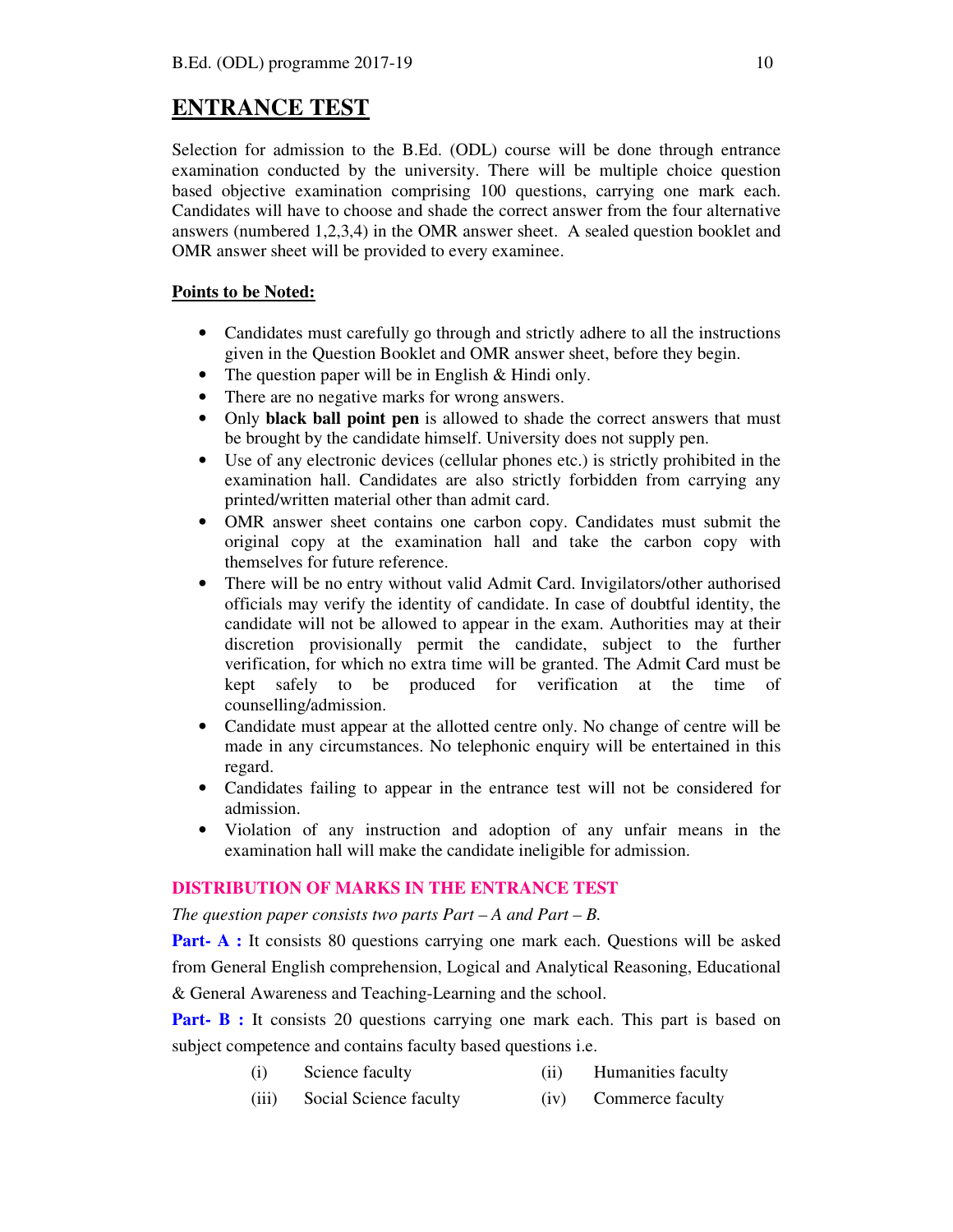Students are advised to answer only **one set of faculty based** questions which (Question 81-100) they have opted. If they answer more than one set of faculty based questions from part B, their answer sheet will be rejected by the computer and will be awarded Zero marks.

**ENTRANCE TEST FORMAT** (Changes may occur, if so required)

|                              | <b>Subject</b><br>विषय                                             | <b>No. of Question</b><br>प्रश्नों की संख्या |
|------------------------------|--------------------------------------------------------------------|----------------------------------------------|
| <b>Part-A</b>                |                                                                    |                                              |
| भाग—अ<br>Section-I<br>खण्ड—I | General English Comprehension<br>सामान्य हिन्दी बोध                | 10                                           |
| Section-II<br>खण्ड–II        | Logical & Analytical Reasoning<br>तार्किक एवं विश्लेषणात्मक चिन्तन | 20                                           |
| Section-III<br>खण्ड–III      | Educational & General Awareness<br>शैक्षणिक एवं सामान्य चेतना      | 25                                           |
| Section-IV<br>खण्ड–IV        | Teaching-Learning and the School<br>शिक्षण–अधिगम एवं विद्यालय      | 25                                           |
| Part-B<br>खण्ड—ब             | Subject Competence (any one)<br>विषयगत दक्षता (कोई एक)             |                                              |
| Section-V<br>खण्ड–V          | <b>Science Faculty</b><br>(i)<br>विज्ञान संकाय                     | 20                                           |
|                              | Humanities Faculty मानविकी संकाय<br>(ii)                           | 20                                           |
|                              | (iii)<br>Social Science Faculty<br>सामाजिक विज्ञान संकाय           | 20                                           |
|                              | <b>Commerce Faculty</b><br>(iv)<br>वाणिज्य संकाय                   | 20                                           |

#### **Result of Entrance Test:**

Admission is based strictly on merit index prepared on the basis of marks obtained in the entrance test following the reservation policy for the admission. The merit list of provisionally selected candidates will be available on the website: www.magadhuniversity.ac.in / www.mudde.org and notice board of DDE. No scrutiny/re-evaluation of answer-sheet of the test will be allowed on any ground as OMR sheets are evaluated through computerized Data processing. No representation or any query regarding result, conduct of the test shall be entertained as everything will be available on website.

## **ADMISSION**

Admission to the course will be done on the basis of merit list prepared according to the result of entrance test following reservation rules. Selected candidates will be called for counselling session prior to admission. On the day of counselling for admission:

• The candidate will have to produce all the original documents for verification as mentioned earlier.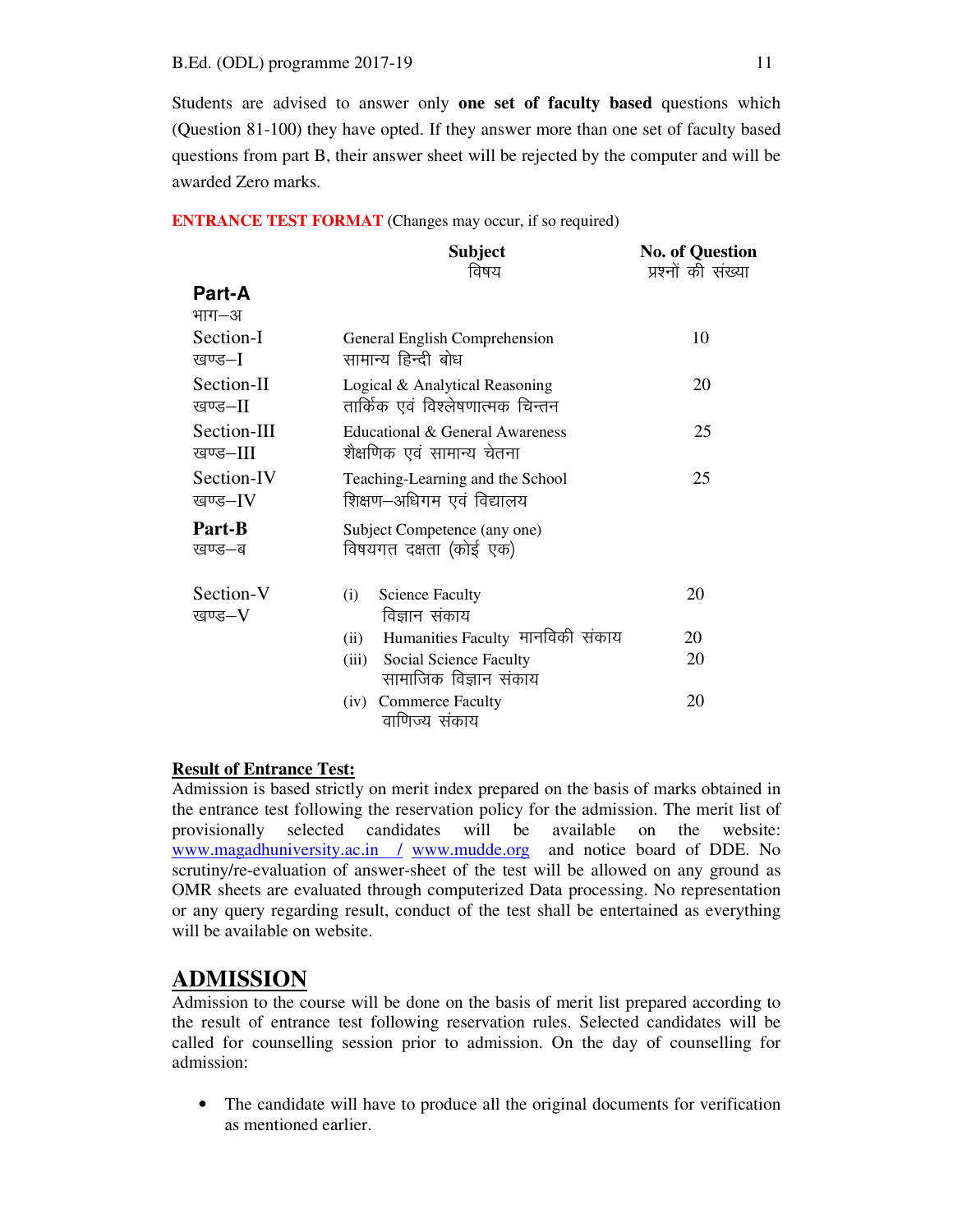- The candidate will have to submit the prescribed fee for the course in the form of Demand Draft (DD), in one installment only. Cash payment will not be accepted except in exceptional case.
- The demand draft should be issued from any Nationalised Bank in favour of "Director, Directorate of Distance Education, Magadh University, Bodh-Gaya" payable at Bodh-Gaya.

#### **Points to be noted**

- Original documents will be returned to the candidate immediately after verification.
- The candidate will have to fill the undertaking as required by the Directorate.
- On the back side of the Demand Draft, the candidate must write his/her name, Entrance Roll number and the name of the course applied for.
- Candidates are advised to retain photocopy of the Demand Draft and Application Form for their personal use. In no case refund of fees will be allowed for any reason what so ever.
- After admission, each candidate will be allotted an Enrolment No. He/she must quote his Enrolment No. and programme name for all future correspondence with the department. Any letter, which does not bear the Enrolment number, will not be entertained.

## **COURSE CURRICULUM**

The programme is essentially a combination of theory and practicum to develop knowledge, skills and attitude in teachers. The programme consists ten papers of 650 marks including practicum in first year and six papers plus school internship of 650 marks in second year. Suggested syllabus may be modified whenever required in the light of the syllabus prescribed by NCTE.

| 1 <sup>st</sup> Year<br><b>Annual Distribution of the Courses</b> |                                           |               |                  |                      |  |  |
|-------------------------------------------------------------------|-------------------------------------------|---------------|------------------|----------------------|--|--|
| <b>Course</b><br>No.                                              | <b>Course Name</b>                        | <b>Theory</b> | <b>Practicum</b> | Full<br><b>Marks</b> |  |  |
| Course 1                                                          | Childhood and Growing Up                  | 80            | 20               | 100 marks            |  |  |
| Course 2                                                          | Contemporary India and Education          | 80            | 20               | 100 marks            |  |  |
| Course 3                                                          | Learning and Teaching                     | 80            | 20               | 100 marks            |  |  |
| Course 4                                                          | Language across the Curriculum            | 40            | 10               | 50 marks             |  |  |
| Course 5                                                          | Understanding Disciplines and<br>Subjects | 40            | 10               | 50 marks             |  |  |
| Course 6                                                          | Gender, School and Society                | 40            | 10               | 50 marks             |  |  |
| Course 7a                                                         | Pedagogy of a School Subject-Part I       | 40            | 10               | 50 marks             |  |  |
| Course<br>EPC 1                                                   | Reading and Reflecting on Texts           | 40            | 10               | 50 marks             |  |  |
| Course<br>EPC <sub>2</sub>                                        | Drama and Art in Education                | 40            | 10               | 50 marks             |  |  |

**Scheme of Study for 2 year B.Ed. (ODL) Programme**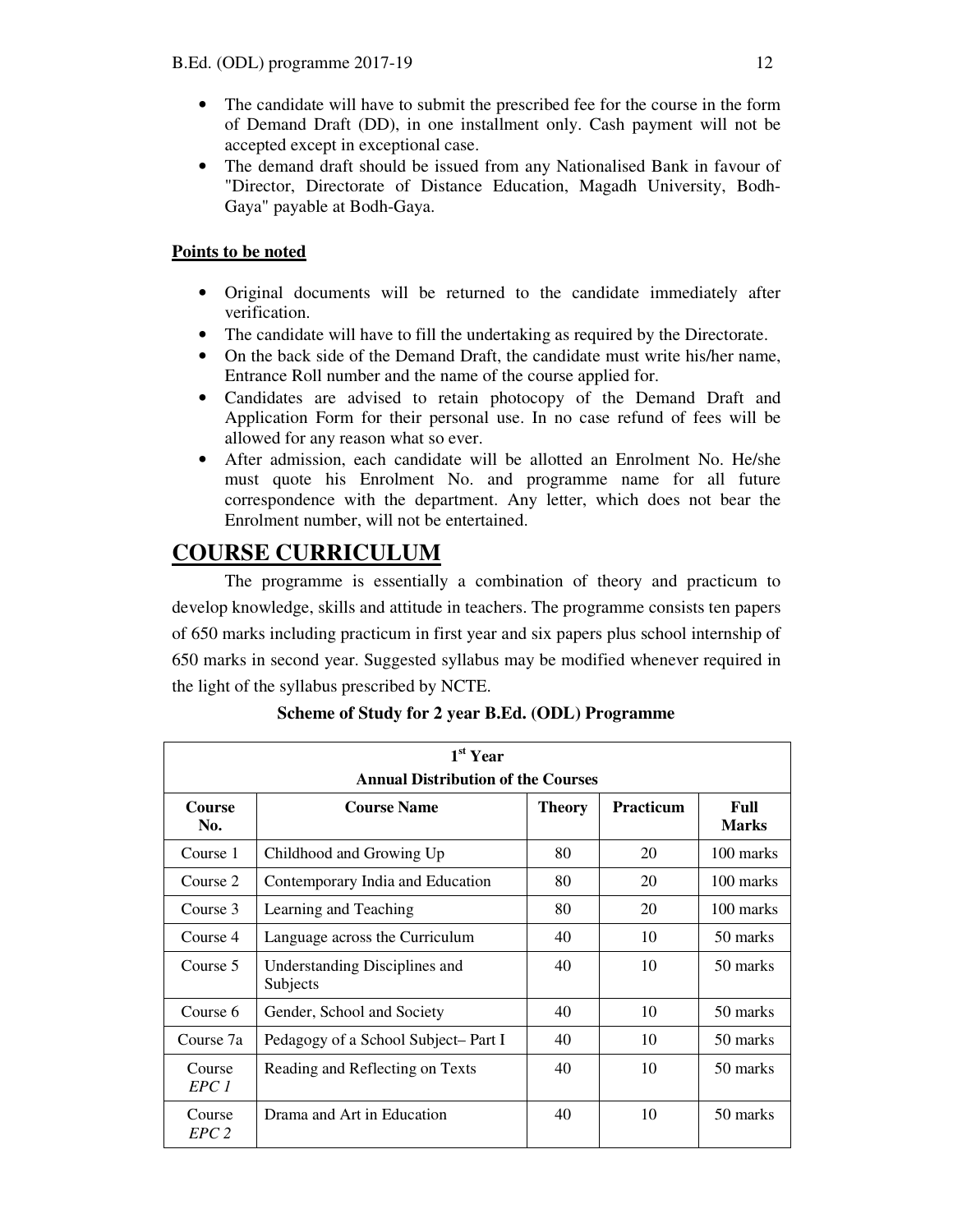| Course<br>EPC3                                                            | Critical Understanding of ICT | 40 | 10     | 50 marks  |  |  |  |
|---------------------------------------------------------------------------|-------------------------------|----|--------|-----------|--|--|--|
| Engagement with the Field: Tasks and Assignments for Courses 1-6 $\&$ 7a. |                               |    |        |           |  |  |  |
|                                                                           |                               |    | Total- | 650 marks |  |  |  |

| 2 <sup>nd</sup> Year                                                    |                                        |               |                  |                      |  |  |
|-------------------------------------------------------------------------|----------------------------------------|---------------|------------------|----------------------|--|--|
| <b>Annual Distribution of the Courses</b>                               |                                        |               |                  |                      |  |  |
| Course No.                                                              | <b>Course Name</b>                     | <b>Theory</b> | <b>Practicum</b> | Full<br><b>Marks</b> |  |  |
| Course 7b                                                               | Pedagogy of a School Subject – Part II | 40            | 10               | 50 marks             |  |  |
| Course 8                                                                | Knowledge and Curriculum               | 80            | 20               | 100 marks            |  |  |
| Course 9                                                                | Assessment for Learning                | 80            | 20               | 100 marks            |  |  |
| Course 10                                                               | Creating an Inclusive School           | 40            | 10               | 50 marks             |  |  |
| Course 11                                                               | Optional Course*                       | 40            | 10               | 50 marks             |  |  |
| Course<br>EPC <sub>4</sub>                                              | Understanding the Self                 | 40            | 10               | 50 marks             |  |  |
|                                                                         | School Internship                      |               |                  | 250 marks            |  |  |
| Engagement with the Field: Tasks and Assignments for Courses 7b & 8-10. |                                        |               |                  |                      |  |  |
|                                                                         |                                        |               | Total-           | 650 marks            |  |  |

**Note:** 

\* Optional Courses can be from among the following – Vocational/Work Education, Health and Physical Education, Peace Education, Guidance and Counselling, etc.

### **SCHOOL INTERNSHIP**

During school internship all student-teachers are expected to be in the school for practice teaching for 4 weeks (one month) in  $1<sup>st</sup>$  year & 16 weeks (four month) in  $2<sup>nd</sup>$ year.

#### **SALIENT FEATURES OF THE COURSE**

- A candidate for Bachelor of Education degree shall be examined in sixteen papers carrying total of 1300 marks.
- There shall be five core courses carrying 100 marks each (80 marks for Theory & 20 marks for internal assessment).
- There shall be four core courses and two pedagogy of school subject carrying 50 marks (40 marks for theory and 10 marks for Internal assessment) each.
- There shall be four Enhancing Professional Capacity (EPC) papers carrying 50 marks each, which shall be evaluated internally.
- There shall be one optional course to be offered in areas such as Vocational/Work Education, Health and Physical Education, Peace Education, Guidance and Counseling or an additional pedagogy course carrying 50 marks (40 marks for Theory & 10 marks for Internal assessment).
- There shall be School Internship programme for 250 marks in 2 Year. The marks shall be awarded on the basis of overall performance of the studentteachers in the school during Internship programme. The institution shall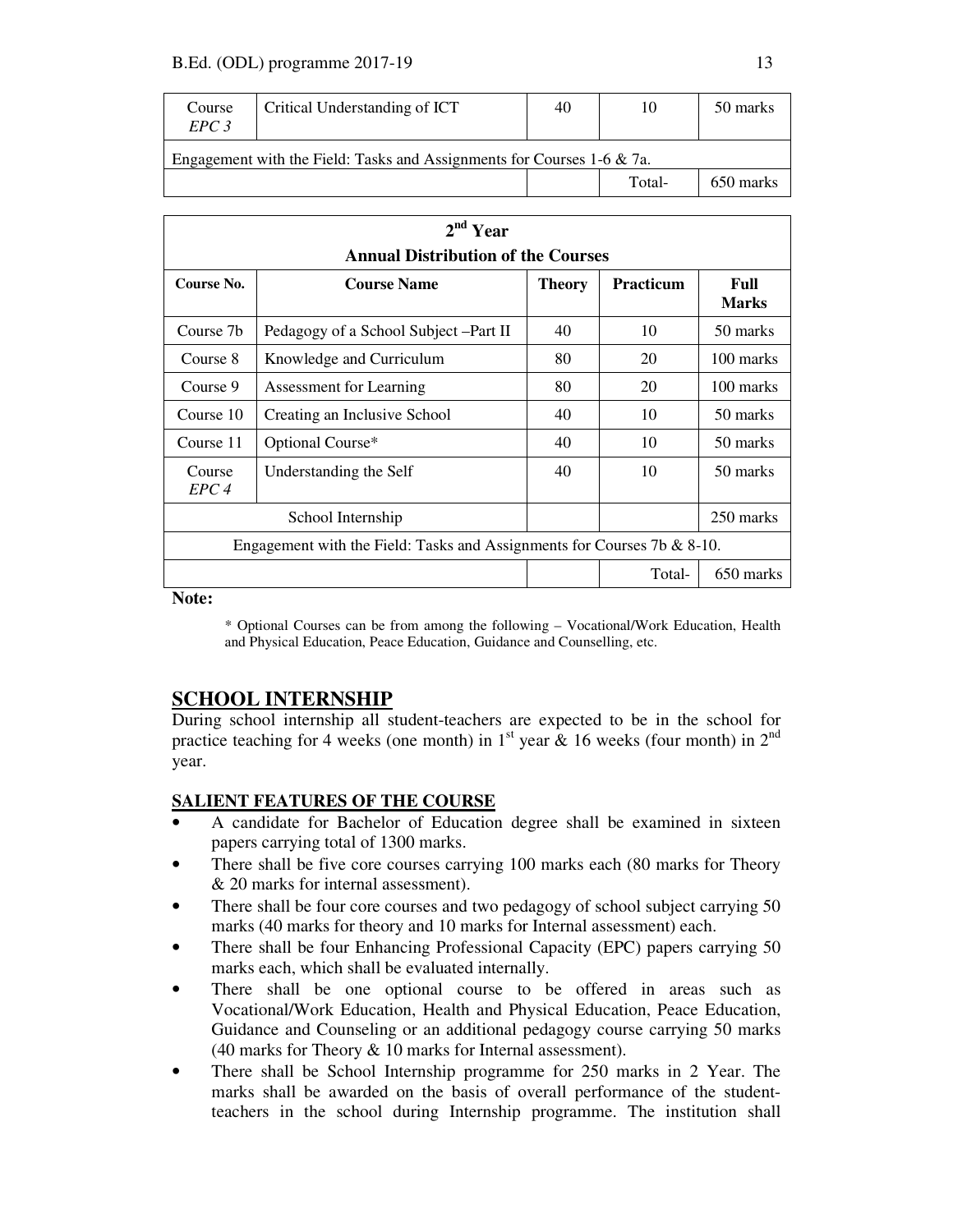maintain cumulative record of activities of each student-teacher during Internship programme for the assessment of overall performance.

## **EXAMINATION**

- 1. The B.Ed. course of two academic sessions consists two ladders of examination system - the previous year  $\&$  the final year. University will conduct both the examinations. Both the previous and final year examinations will be conducted after completing the courses of studies of those years, as per the notifications of University. The degree will be awarded after the successful result of final year
- 2. Only those candidates will be permitted to appear in the examinations who have:
	- (a) Completed the courses of study prescribed for the B.Ed. Programme.
	- (b) Registered with Magadh University as a student.
	- (c) Completed 80% attendance in theory classes and 90% in school internship and practicum of the total classes held.
- 3. The written examination in each of the theoretical core papers, pedagogy of school subject & optional papers shall be of three hours duration.
- 4. For the evaluation of School Internship Programme there shall be provision of one external examination to be conducted by the University after completion of School Internship programme in  $2<sup>nd</sup>$  year.
- 5. The medium of examination will be either Hindi or English.
- 6. A candidate, who has completed the course, but fails to appear in the examination, or fails to pass the examination, shall be allowed to participate in the subsequent examination, after the payment of prescribed examination fee. He / She does not need to complete the course again. However, this opportunity shall be given only in one more examination, within a period not exceeding three years from the date of admission.
- 7. A candidate will be allowed to appear in the final year examination only if he/she clears the previous year examination. If he/she fails to clear the previous year examination within the stipulated period he/she will not be allowed to appear in the final examination.
- 8. The University may charge necessary examination fee to conduct the examination.
- 9. The candidate will have to obtain at least  $45\%$  marks in theory and  $50\%$  marks in practicum separately in order to pass the examination. A candidate who fails to secure these qualifying marks will be declared as fail.
- 10. Those who complete the programme successfully shall be awarded appropriate degree by Magadh University, Bodh-Gaya in a prescribed format specifying the percentage/grade.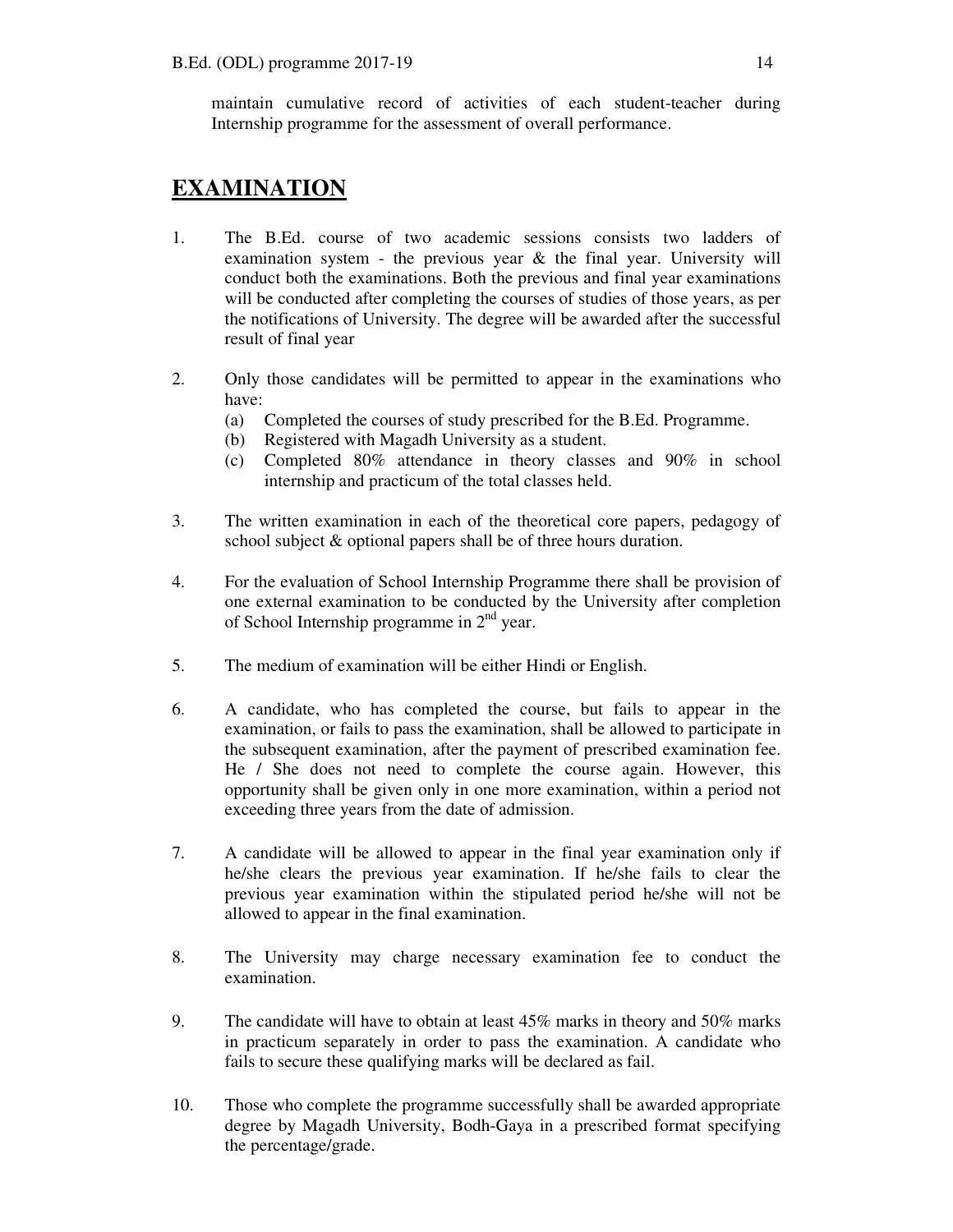### **IMPORTANT INSTRUCTIONS**

- The University reserves the right to amend the schedule, rules, course structure and fee structure whenever it seems necessary.
- Any application form that is incomplete or not accompanied by appropriate certificates & documents or received after the last date of submission will be rejected, without any further consideration.
- **\*** ATTENDANCE: Students will have to attend the classes and other activities regularly. 80% attendance is compulsory in the counselling classes held by the University at its respective study centres. Candidates will not be permitted to appear in the final examination if they fail to fulfill the required attendance. Under unavoidable circumstances prior permission for leave is essential. Leave applications should be addressed to the Director, DDE, Magadh University, BodhGaya only. The application must be recommended by the concerned teacher of the Department.
- **IDENTITY CARDS:** All students admitted to B.Ed. course of the University will get Identity Card on prescribed fee of Rs. 50/- (Rupees fifty only) that will remain valid till completion of the course.
- **DISPUTE, IF ANY:** (1) In case of any dispute, the decision of the Vice-Chancellor or statutory bodies of Magadh University will be final, binding to all parties. (2) For any matter the legal jurisdiction will lie in Gaya Court and / or Patna High Court only.
- **CHANGE OF ADDRESS:** Any change in the address of the candidate enrolled must be communicated to the Directorate immediately
- **REGISTRATION:** Candidates not registered (from earlier times) with Magadh University will have to be registered on payment of the requisite fees. Unregistered students will not be allowed to appear in the examination. Migration certificate is not needed for registration of other university students.
- **STUDY CENTERS:** Apart from the DDE MU headquarter; different study centres are made within the geographical jurisdiction of Magadh University to assist students. Information related to notified study centres will provided later. Students will have to attend the counselling classes to their allotted study centres. The list of approved study centre are as follows:

#### **Counselling Classes may be held at the following study centres only**

- 1. Department of Education, M.U. Campus, BodhGaya
- 2. Patliputra Teachers Training College, Anishabad Road, Patna
- 3. National Teachers Training College, B. M. Das Road, Patna
- 4. M. G. Teachers Training College, Ashiana Road, Raja Bazar, Patna
- 5. Maa Kamla Chandrika Ji Teachers Training College, Jehanabad.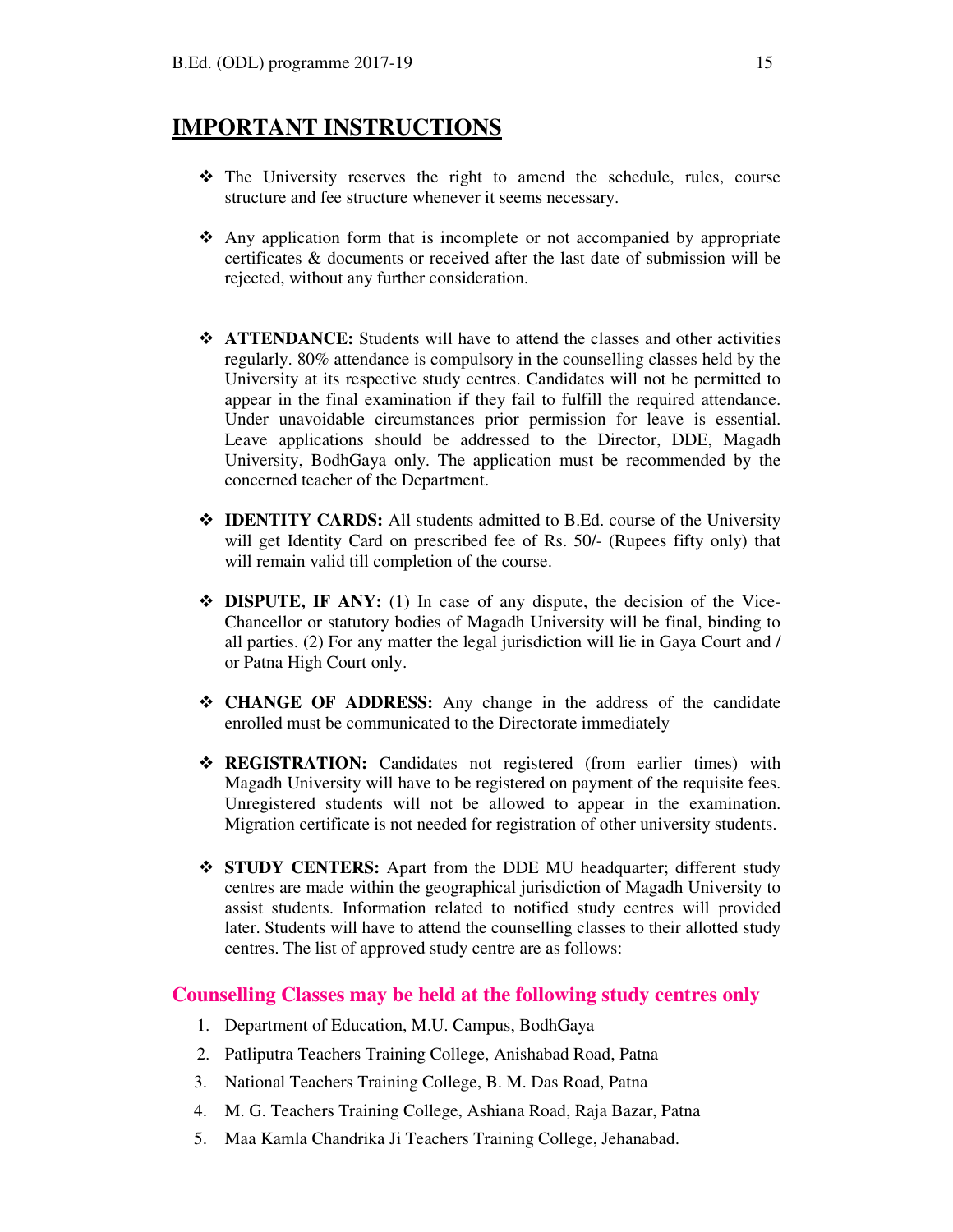- 6. Islamia Teachers Training College, Phulwarisharif, Patna
- 7. SBPSM B.Ed. College, Deo, Aurangabad
- 8. Magadh College of Education, Dubhal, Gaya
- 9. DPS College of Education, Dubhal, Gaya
- 10. National Teachers Training College, Patna